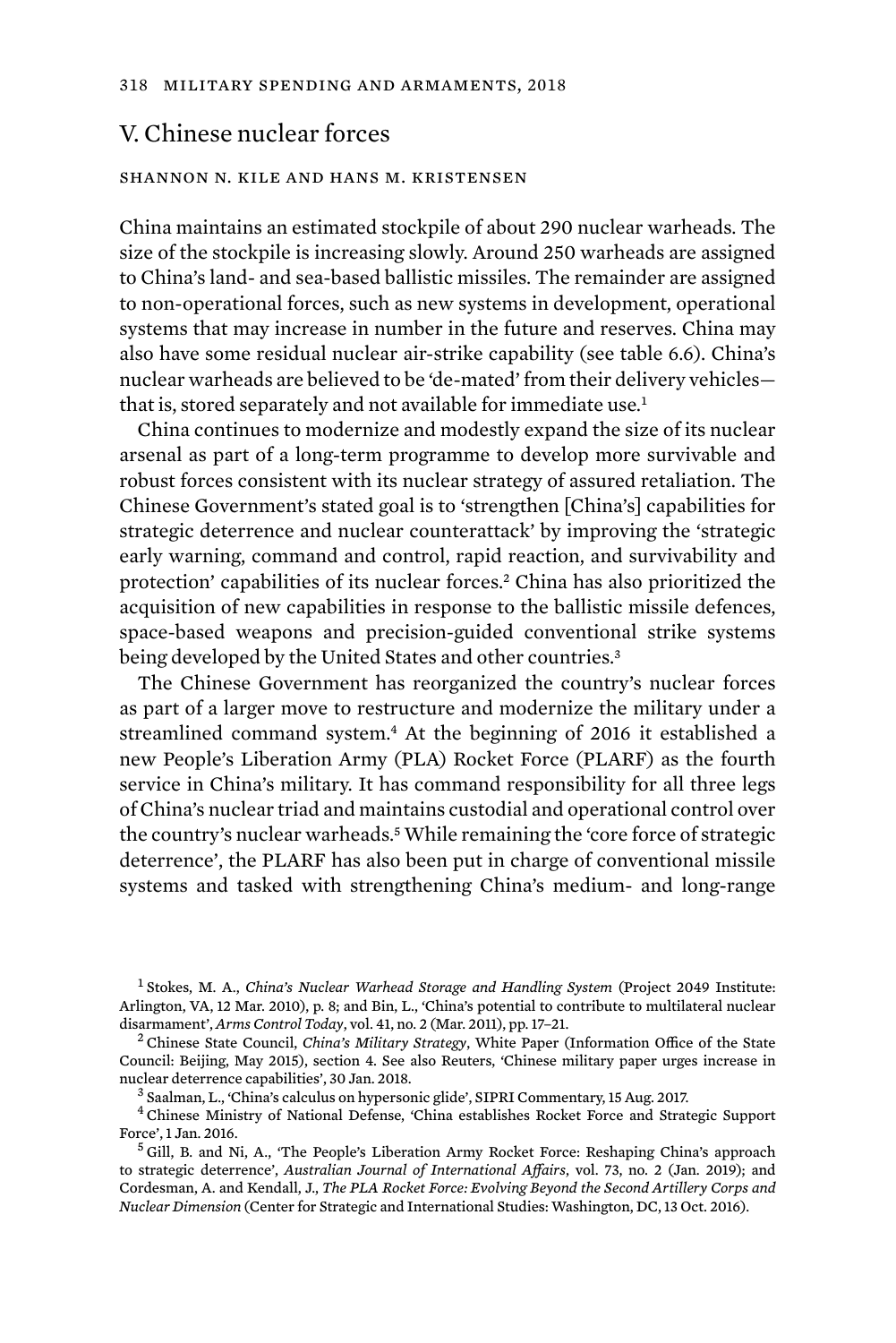strike capabilities in accordance with the requirements of 'full-area war deterrence'.<sup>6</sup>

Chinese officials have emphasized that the reorganization of the country's nuclear command structure does not herald changes to its nuclear policies or strategy. China remains committed to its no-first-use policy on nuclear weapons and has pledged to keep its 'nuclear capability at the minimum level required for safeguarding its national security'.7 Nor has the Chinese Government given any indication that it will change its long-standing policy of maintaining nuclear forces at a low level of alert in peacetime. In recent years, there have been internal discussions within the Chinese military about moving towards a more launch-ready posture in order to ensure the credibility of the country's nuclear retaliatory force.<sup>8</sup>

### **Land-based ballistic missiles**

China's nuclear-capable land-based ballistic missile arsenal is undergoing gradual modernization as China replaces ageing silo-based, liquid-fuelled missiles with new mobile solid-fuelled models. China's shift towards more survivable mobile missiles has been motivated by concerns that US advances in intelligence, surveillance and reconnaissance (ISR) capabilities and in precision-guided conventional weapons pose a pre-emptive threat to fixed missile launch sites and supporting infrastructure.<sup>9</sup>

In its most recent annual report on Chinese military developments, the US Department of Defense (DOD) estimated that China deployed 75–100 intercontinental ballistic missiles (ICBMs) in 2018 on 50–75 launchers.10 The DOD estimate was unchanged from the previous year's report. The silobased, liquid-fuelled, two-stage Dong Feng (DF)-5A and the road-mobile, solid-fuelled, three-stage DF-31A are currently China's longest-range ICBMs and the only operational missiles in its arsenal capable of targeting all of the continental USA.

China is developing a longer-range ICBM: the road-mobile, solidfuelled, three-stage DF-41, which has an estimated range in excess of 12 000 kilometres; it is also developing rail- and silo-based versions of the

<sup>6</sup> Chinese Ministry of National Defense (note 4).

<sup>7</sup> Xinhua, 'China's nuclear policy, strategy consistent: Spokesperson', 1 Jan. 2016. See also Pan, Z., 'A study of China's no-first-use policy on nuclear weapons', *Journal for Peace and Nuclear Disarmament*, vol. 1, no. 1 (2018), pp. 115–36. <sup>8</sup> See Heginbotham, E. et al. (eds), *China's Evolving Nuclear Deterrent: Major Drivers and Issues for* 

*the United States* (RAND Corporation: Santa Monica, CA, 2017), pp. 131–33; and Kulacki, G., 'China's

<sup>&</sup>lt;sup>9</sup> O'Connor, S., 'Sharpened Fengs: China's ICBM modernisation alters threat profile', *Jane's Intelligence Review*, vol. 27, no. 12 (Dec. 2015), pp. 44–49.

<sup>&</sup>lt;sup>10</sup> US Department of Defense (DOD), *Military and Security Developments Involving the People's Republic of China 2018*, Annual Report to Congress (DOD: Washington, DC, Aug. 2018), p. 36.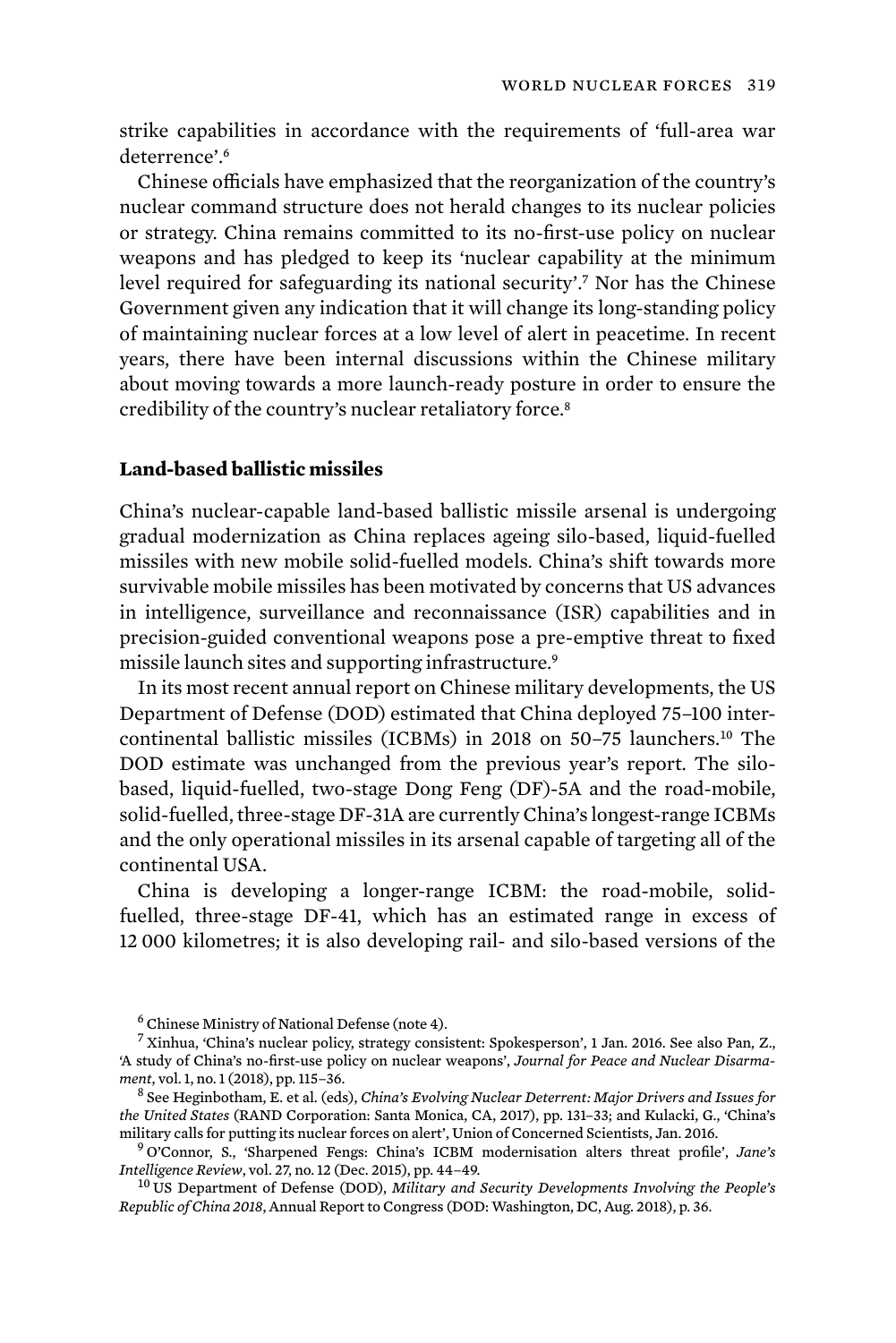| Type/Chinese designation                   | Launchers            | Year first           | Range                | Warheads                        | No. of                |
|--------------------------------------------|----------------------|----------------------|----------------------|---------------------------------|-----------------------|
| (US designation)                           | deployed             | deployed             | $(km)^d$             | x yield                         | warheads <sup>b</sup> |
| Land-based ballistic missiles <sup>c</sup> | 129 <sup>d</sup>     |                      |                      |                                 | 202                   |
| $DF-4 (CSS-3)$                             | 5                    | 1980                 | 5500                 | $1 \times 3.3$ Mt               | 10                    |
| DF-5A (CSS-4 Mod 1)                        | 10                   | 1981                 |                      | $12000 + 1x4 - 5$ Mt            | 10                    |
| $DF-5B(CSS-4 Mod2)$                        | 10                   | 2015                 | 12000                | 3 x 200-300 kt                  | 30                    |
| DF-5C (CSS-4 Mod 3)                        | . .                  | $\ddot{\phantom{0}}$ | $\ddot{\phantom{0}}$ | <b>MIRV</b>                     | . .                   |
| DF-15 (CCS-6 Mod 1)                        | $\ddot{\phantom{0}}$ | 1994                 | 600                  | $(1 \times 10 - 50 \text{ kt})$ | $\cdot \cdot^e$       |
| DF-21 (CSS-5 Mod 2) <sup>f</sup>           | 40                   | 1991                 | $2 100^{f}$          | 1 x 200-300 kt                  | 80                    |
| DF-21 (CSS-5 Mod 6)                        | 8                    | 2016                 | 2100                 | 1 x 200-300 kt                  | 16                    |
| $DF-26 (CSS-.)$                            | 16                   | (2017)               | >4000                | 1 x 200-300 kt                  | 16                    |
| DF-31 (CSS-10 Mod 1)                       | 8                    | 2006                 | >7000                | $(1 x 200 - 300 k t)$           | 8                     |
| DF-31A (CSS-10 Mod 2)                      | 32                   | 2007                 | >11200               | $(1 x 200 - 300 k t)$           | 32                    |
| DF-31AG (CSS-10 Mod)                       | $\ddot{\phantom{0}}$ | (2018)               | . .                  |                                 | . .                   |
| DF-41 (CSS-X-20)                           | $\ddot{\phantom{0}}$ | (2019)               | (12000)              | <b>MIRV</b>                     | . .                   |
| Sea-based ballistic missiles <sup>g</sup>  | 48                   |                      |                      |                                 | $48^h$                |
| JL-2 (CSS-NX-14)                           | 48                   | (2016)               | >7000                | $(1 x 200 - 300 k t)$           | 48                    |
| Aircraft <sup>i</sup>                      | (20)                 |                      |                      |                                 | (20)                  |
| $H-6(B-6)$                                 | (20)                 | 1965                 | 3100                 | $1x$ bomb/<br>(ALCM)            | (20)                  |
| $H-20(B-20)$                               | . .                  | (2030)               | . .                  |                                 | . .                   |
| Attack $(.)$                               | . .                  | $1972-.$             | $\ddot{\phantom{0}}$ | 1 x bomb                        | . .                   |
| Cruise missiles <sup>k</sup>               | . .                  |                      |                      |                                 | . .                   |
| $(CJ-20 ALCM)$                             | . .                  | (2014)               | >1500                | $1x$                            | . .                   |
| (SLCM)                                     | . .                  | . .                  |                      | $1x$ .                          | . .                   |
| Total                                      | 197                  |                      |                      |                                 | 290 <sup>l</sup>      |
|                                            |                      |                      |                      |                                 |                       |

**Table 6.6.** Chinese nuclear forces, January 2019

. . = not available or not applicable; ( ) = uncertain figure; ALCM = air-launched cruise missile; kt = kiloton; Mt = megaton; MIRV = multiple independently targetable re-entry vehicle; SLCM = sea-launched cruise missile.

*<sup>a</sup>* Aircraft range is for illustrative purposes only; actual mission range will vary according to flight profile and weapon loading.

*<sup>b</sup>* Figures are based on estimates of 1 warhead per nuclear-capable launcher, except the MIRVed DF-5B, which is estimated to have 3 warheads. The warheads are not thought to be deployed on launchers under normal circumstances but kept in storage facilities. All estimates are approximate.

*<sup>c</sup>* China defines missile ranges as short-range, <1000 km; medium-range, 1000–3000 km; longrange, 3000–8000 km; and intercontinental range, >8000 km.

*<sup>d</sup>* The estimate only counts nuclear launchers. Some launchers might have one or more reloads of missiles.

*<sup>e</sup>* The US Central Intelligence Agency concluded in 1993 that China had 'almost certainly' developed a warhead for the DF-15, although it is unclear whether the capability was ever fielded.

*<sup>f</sup>* The range of the nuclear DF-21 variants (CSS-5 Mods 2 and 6) is thought to be greater than the 1750 km reported for the original CSS-5 Mod 1, which has been retired.

*<sup>g</sup>* A fifth Type 094 SSBN launched in 2018 is not yet operational.

*<sup>h</sup>* The estimate is based on the assumption that warheads have been produced for the JL-2 submarine-launched ballistic missiles (SLBMs) on China's 4 Type 094 (Jin class) nuclearpowered ballistic missile submarines (SSBNs). There is no authoritative information that Chinese SLBMs are armed with nuclear warheads under normal circumstances.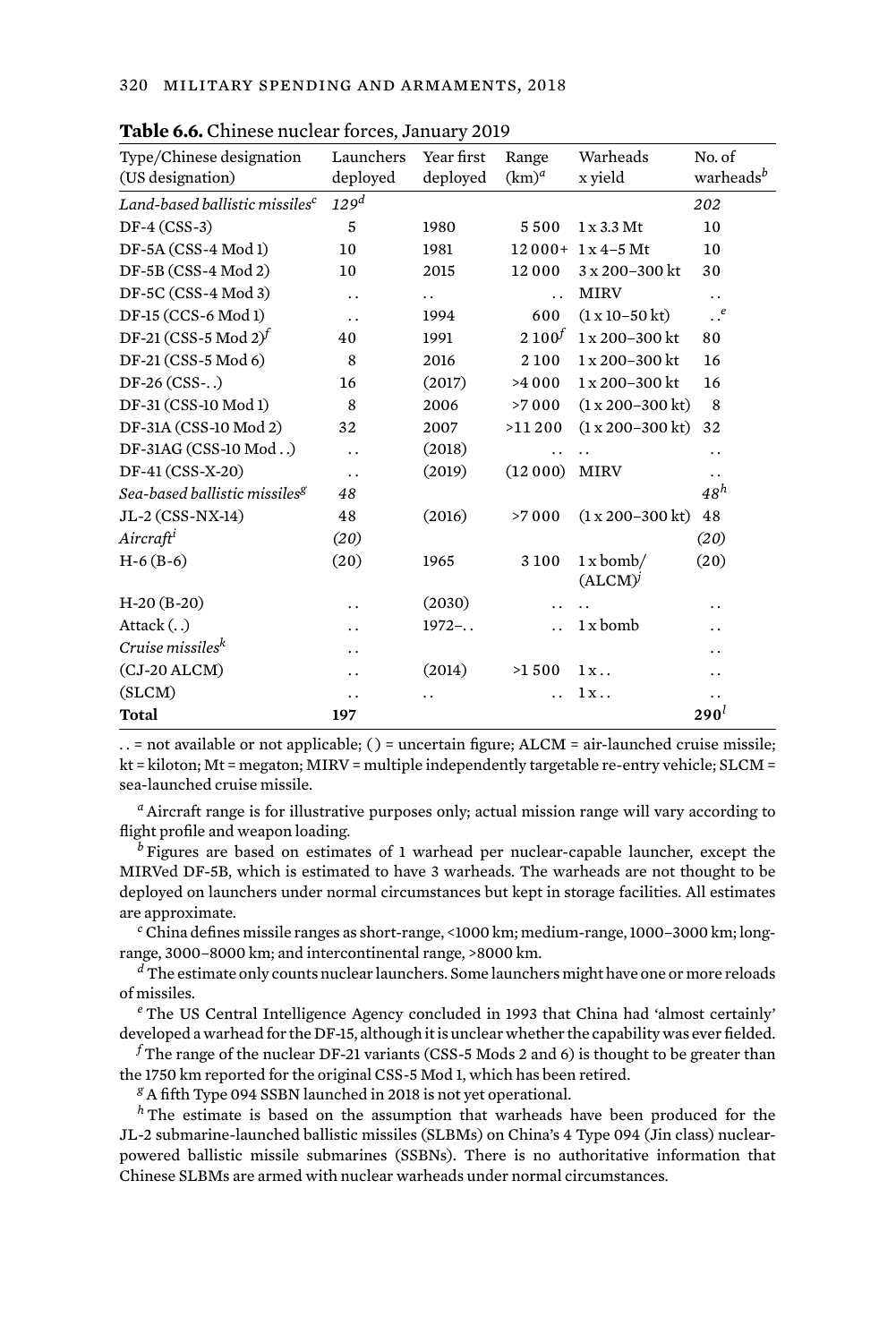*<sup>i</sup>* The US Department of Defense (DOD) reported in 2018 that the People's Liberation Army Air Force has been reassigned a nuclear mission. H-6 bombers were used to deliver nuclear weapons during China's nuclear weapon testing programme (one test used a fighter) and models of nuclear bombs are displayed in military museums. The new H-20 is expected to be nuclearcapable.

*<sup>j</sup>* In 2018 the US Defense Intelligence Agency reported that China is developing two types of air-launched ballistic missile, one of which may have a nuclear payload.

*<sup>k</sup>* Official US Government documents are inconsistent and contradictory about possible Chinese nuclear cruise missiles. US Air Force Global Strike Command in 2013 listed the CJ-20 as nuclear-capable. In 2013 the US Air Force National Air and Space Intelligence Center (NASIC) listed the CJ-10 as 'conventional or nuclear' but in 2017 it listed the CJ-10 as conventional.

<sup>*l*</sup>The total stockpile is estimated to comprise *c*. 290 warheads and is slowly increasing. In addition to the *c*. 270 warheads thought to be assigned to operational forces, a further *c*. 20 warheads are estimated to be in storage or production to arm additional DF-26s and new DF-41s, which will probably replace some of the older DF-21s and DF-31s.

*Sources*: US Air Force, National Air and Space Intelligence Center (NASIC), *Ballistic and Cruise Missile Threat*, various years; US Air Force Global Strike Command, various documents; US Central Intelligence Agency, various documents; US Defense Intelligence Agency, various documents; US Department of Defense, *Military and Security Developments Involving the People's Republic of China*, various years; Kristensen, H. M., Norris, R. S. and McKinzie, M. G., *Chinese Nuclear Forces and US Nuclear War Planning* (Federation of American Scientists/Natural Resources Defense Council: Washington, DC, Nov. 2006); 'Nuclear notebook', *Bulletin of the Atomic Scientists*, various issues; Google Earth; and authors' estimates.

missile.11 On 27 May 2018 the PLARF reportedly carried out a flight test of a DF-41 missile that was launched from the Taiyuan Space Launch Center in northern China and flew overland several thousand kilometres to an impact zone in the western Gobi Desert. It was the 10th known flight test of the system since 2012.<sup>12</sup> The apparently successful test led analysts to speculate that the DF-41 was nearing entry into service. 13

After many years of research and development, China has modified a small number of ICBMs to deliver nuclear warheads in multiple independently targetable re-entry vehicles (MIRVs). China has prioritized the deployment of MIRVs in order to improve its warhead penetration capabilities in response to advances in US and, to a lesser extent, Indian and Russian missile defences.14 It has modified the liquid-fuelled, silo-based DF-5A ICBM, which first went into service in the early 1980s, to carry multiple warheads.<sup>15</sup> One variant of the missile, the DF-5B, is assessed to carry up to three MIRVed

<sup>11</sup> Sun, W., 'China's latest intercontinental ballistic missile expected to be deployed next year', People's Daily Online, 28 Nov. 2017; and O'Halloran, J. (ed.), 'DF-41', *IHS Jane's Weapons: Strategic,* 

<sup>&</sup>lt;sup>12</sup> Gertz, B., 'China flight tests new multi-warhead ICBM', Washington Free Beacon, 6 June 2018.<br><sup>13</sup> Gertz (note 12); and People's Daily Online, 'China's new multi-warhead ICBM among world's most advanced missiles'. 8 J

<sup>&</sup>lt;sup>14</sup> Lewis, J., 'China's belated embrace of MIRVs', eds M. Krepon, T. Wheeler and S. Mason, *The Lure and Pitfalls of MIRVs: From the First to the Second Nuclear Age* (Stimson Center: Washington, DC, May 2016), pp. 95–99.<br><sup>15</sup> US Department of Defense (note 10), p. 36.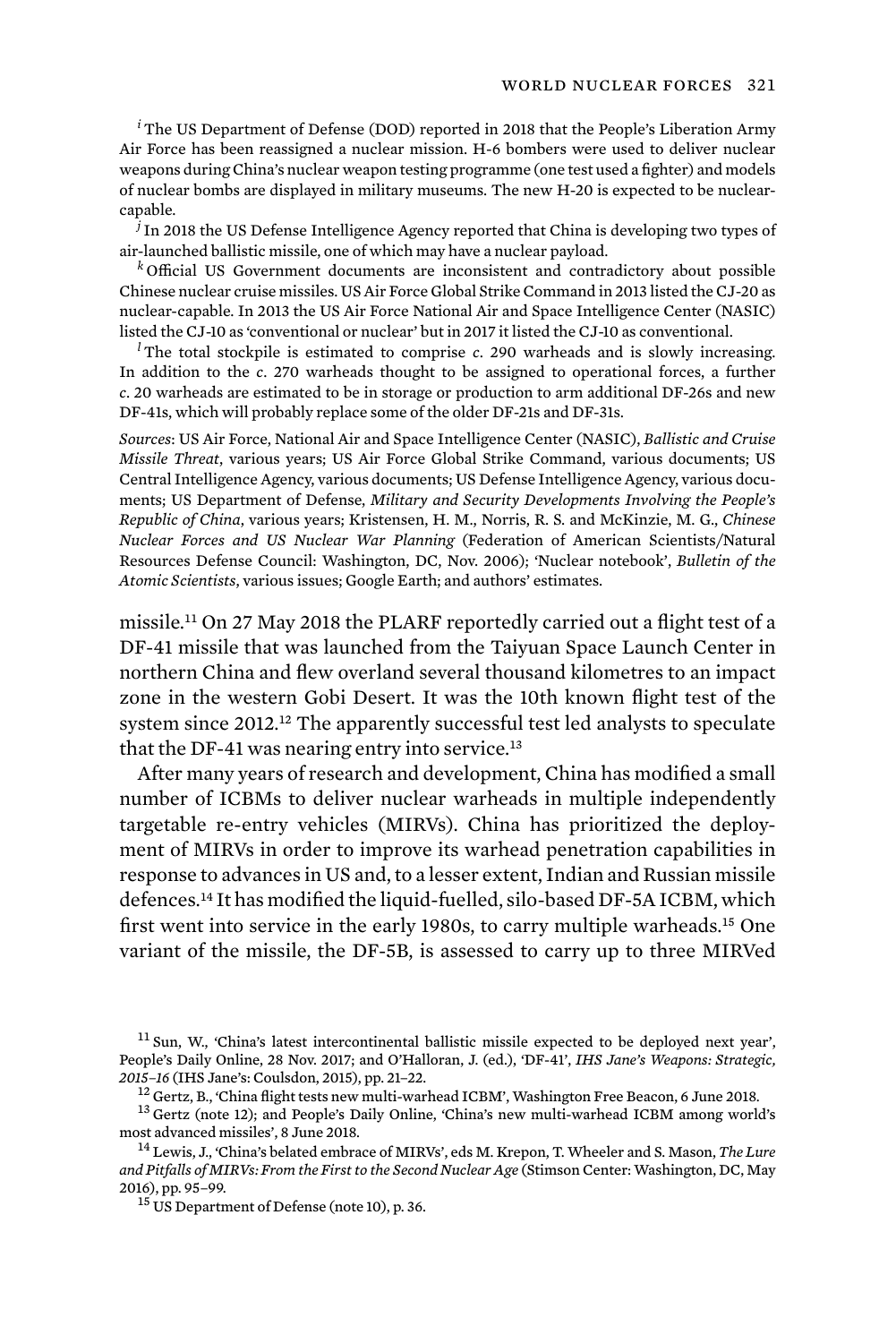warheads.16 A second variant, the DF-5C, was reportedly flight tested in 2017 carrying 10 dummy warheads.<sup>17</sup> The deployment of MIRVs on the ageing DF-5 missiles might have been an interim arrangement necessitated by delays in the development of the DF-41 mobile ICBM.18 The DF-41 might be able to carry 6–10 MIRVed warheads, although there is significant uncertainty about the actual capability.19 Similarly, there are unconfirmed reports that a new variant of the DF-31A ICBM, the DF-31AG, might be capable of carrying MIRVed warheads.20 However, MIRVed warheads would require a significantly modified DF-31A missile, which according to the US Air Force National Air and Space Intelligence Center (NASIC) carries only one warhead.21 The DF-31AG might therefore be an improved launcher for the existing DF-31A.

In 2018 the PLARF announced that it had deployed the new DF-26 intermediate-range ballistic missile (IRBM), which is capable of precision conventional or nuclear strikes against ground targets, as well as conventional strikes against naval targets.<sup>22</sup> The DF-26 has an estimated maximum range exceeding 4000 km and can reach targets in the western Pacific Ocean, including the US territory of Guam.<sup>23</sup>

The PLARF currently deploys one nuclear-capable medium-range ballistic missile. The DF-21 is a two-stage, solid-fuelled mobile missile that was first deployed in 1991. A modified version, the DF-21A, was deployed beginning in 1996.24 According to the US DOD, a new version of the DF-21 was deployed in 2016.<sup>25</sup>

#### **Ballistic missile submarines**

China continues to pursue its long-standing strategic goal of developing and deploying a sea-based nuclear deterrent. According to the US DOD's

<sup>16</sup> O'Halloran, ed. (note 11), pp. 7–8.<br><sup>17</sup> Gertz, B., 'China tests missile with 10 warheads', Washington Free Beacon, 31 Jan. 2017.<br><sup>18</sup> Minnick, W., 'Chinese parade proves Xi in charge', *Defense News*, 6 Sep. 2015.<br><sup></sup> missile', Washington Free Beacon, 16 Apr. 2016; and Gan, N., 'US within reach: China shows off new and<br>improved advanced missile system'. *South China Morning Post*. 24 July 2017.

<sup>20</sup> Fisher, R., 'DF-31AG ICBM can carry multiple warheads, claims China's state media', *Jane's Defence Weekly*, 16 Aug. 2017. p. 9.

*Defence Weekly*, 16 Aug. 2017, p. 9. <sup>21</sup> US Air Force, National Air and Space Intelligence Center (NASIC), *Ballistic and Cruise Missile Threat* (NASIC: Wright-Patterson Air Force Base, OH, July 2017), p. 29. <sup>22</sup> Deng, X., 'China deploys Dongfeng-26 ballistic missile with PLA Rocket Force', *Global Times*,

26 Apr. 2018.<br><sup>23</sup> US Department of Defense (note 10), pp. 31, 49; and Wilson, J., 'China's expanding ability to con-

duct conventional missile strikes on Guam', US–China Economic and Security Review Commission,<br>Staff Research Report, 10 May 2016, p. 8.

<sup>24</sup> O'Halloran, ed. (note 11), pp. 15–17. Two subsequent versions of the missile were designed for conventional anti-ship and anti-access/area-denial (A2/AD) missions.

<sup>25</sup> US Department of Defense (DOD), *Military and Security Developments Involving the People's Republic of China 2016*, Annual Report to Congress (DOD: Washington, DC, May 2016), p. 58.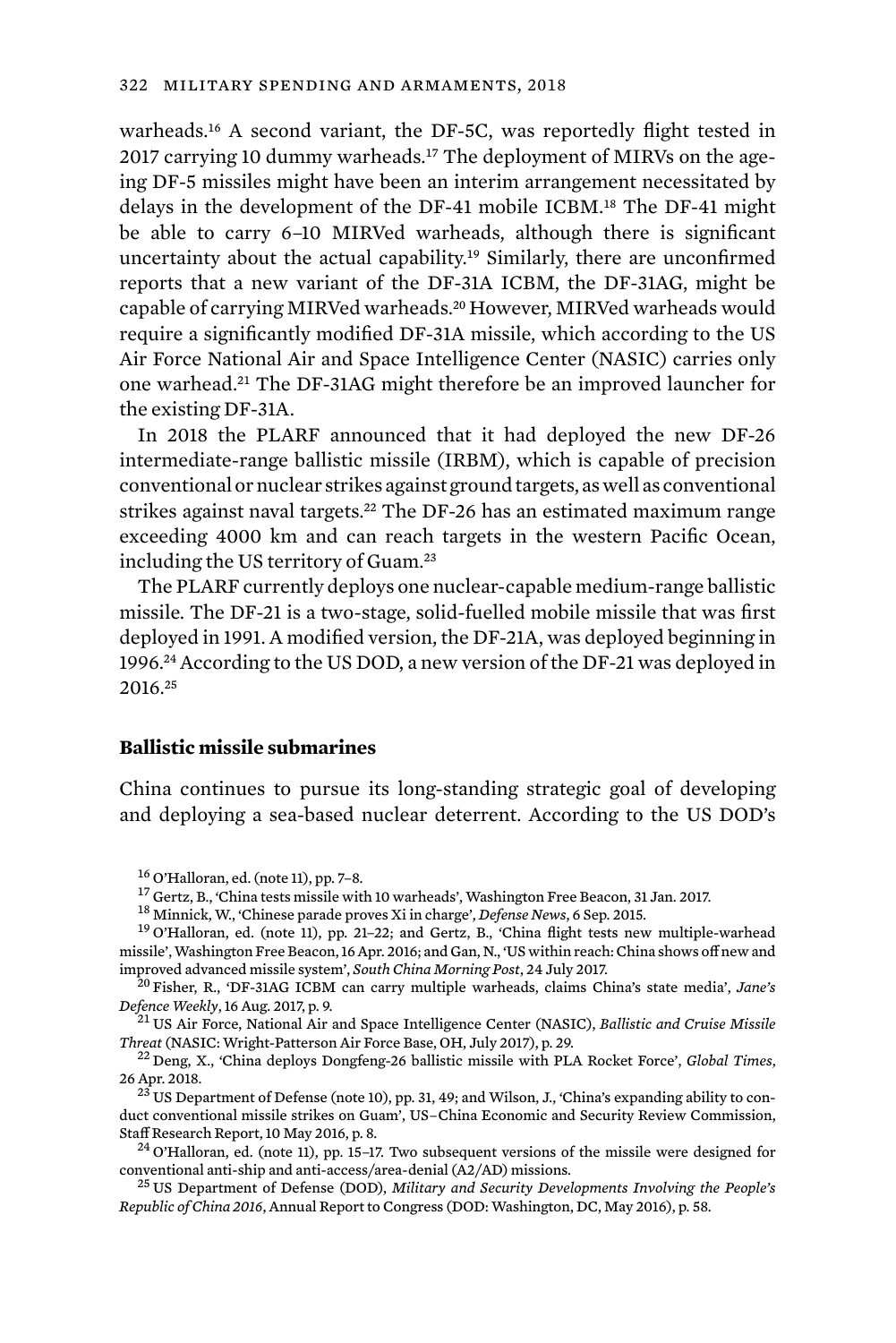2018 annual report on China's military power, the PLA Navy (PLAN) has commissioned four Type 094 nuclear-powered ballistic missile submarines (SSBNs).26 A fifth submarine with a modified hull structure was launched in 2018 and a sixth may be under construction.<sup>27</sup> Given the expected life-spans of both the operational Type 094 and the next-generation Type 096 (see below), the PLAN is likely to operate both types of SSBNs concurrently.<sup>28</sup>

The Type 094 submarine can carry up to 12 three-stage, solid-fuelled Julang-2 (JL-2) submarine-launched ballistic missiles (SLBMs). The JL-2 is a sea-based variant of the DF-31 ICBM. It has an estimated maximum range in excess of 7000 km and is believed to carry a single nuclear warhead. In its 2018 report on Chinese military developments, the US DOD assessed that the PLAN had deployed the JL-2 SLBM on its four operational Type 094 SSBNs.29 In February 2018 the Director of US National Intelligence, Dan Coats, stated that this gave 'the PLA Navy its first long-range, sea-based nuclear capability'.<sup>30</sup>

There has been considerable speculation about when a Type 094 SSBN carrying nuclear-armed JL-2 SLBMs will begin deterrence patrols. Although there were media reports in 2016 that China would soon commence patrols, there was no evidence in 2018 that they had begun.31 The annual US DOD reports on China's military power have been predicting since 2014 that commencement of submarine deterrence patrols was imminent, but the 2018 report did not refer to the issue. The routine deployment by China of nuclear weapons on its SSBNs would constitute a significant change to the country's long-held practice of keeping nuclear warheads in central storage in peacetime.

The PLAN is developing its next-generation SSBN, the Type 096. In 2018 the US DOD assessed that construction is likely to begin in the early 2020s.<sup>32</sup> Reports vary widely on the design parameters, but the new submarine is expected to be larger, quieter and equipped with more missile launch tubes than the Type 094.

The Type 096 will reportedly be armed with a successor to the JL-2, the JL-3 SLBM.33 The new missile is thought to use technologies from the

Assessment, Armed Services Committee, US Senate, 13 Feb. 2018, p. 7.<br><sup>31</sup> Borger, J., 'China to send nuclear-armed submarines into Pacific amid tensions with US', *The Guardian*, 26 May 2016.

 $^{26}$  US Department of Defense (note 10), p. 29. The Type 094 SSBN is designated the Jin class by the United States and the North Atlantic Treaty Organization.

<sup>&</sup>lt;sup>27</sup> Tate, A., 'Satellite imagery shows two Chinese SSBNs in Huludao', *Jane's Defence Weekly*, 5 Dec. 2018, p. 6.  $^{28}$  US Department of Defense (note 10), p. 76.  $^{28}$  US Department of Defense (note 10), p. 76.  $^{29}$  US Department of Defense (note 10), p. 76.  $^{30}$  Coats, D., Director, US National Intelligence, State

<sup>&</sup>lt;sup>32</sup> US Department of Defense (note 10), p. 29.<br><sup>33</sup> Dempsey, J. and Boyd, H., 'Beyond JL-2: China's development of a successor SLBM continues', Military Balance blog, International Institute for Strategic Studies, 7 Aug. 2017.